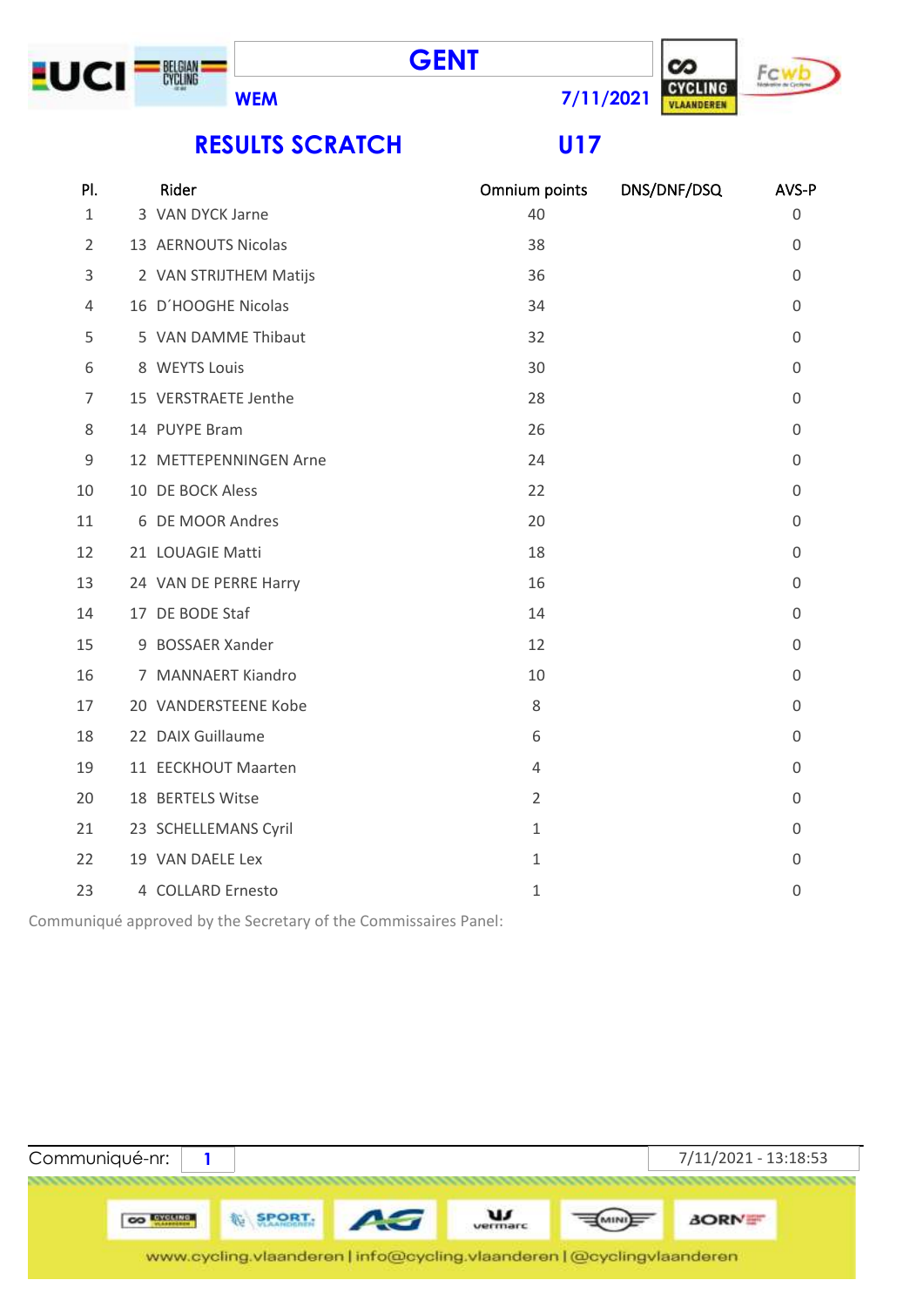





**RESULTS SCRATCH U19**

| PI. | Rider                   | Omnium points | DNS/DNF/DSQ | AVS-P          |
|-----|-------------------------|---------------|-------------|----------------|
| 1   | 41 BERTELS Jasper       | 40            |             | 0              |
| 2   | 36 DENS Stan            | 38            |             | $\Omega$       |
| 3   | 46 SNOEKS Baptiste      | 36            |             | $\Omega$       |
| 4   | 31 LETEN Inias          | 34            |             | 0              |
| 5   | 32 VAN BYLEN Liam       | 32            |             | 0              |
| 6   | 37 L'EAU Michiel        | 30            |             | $\Omega$       |
| 7   | 33 SLAETS Yorick        | 28            |             | $\Omega$       |
| 8   | 50 BAERT Basiel         | 26            |             | $\Omega$       |
| 9   | 40 CRABBE Tom           | 24            |             | 0              |
| 10  | 38 VAN DEN HAUTE Milan  | 22            |             | 0              |
| 11  | 44 VANEECKHOUTTE Victor | 20            |             | 0              |
| 12  | 45 CHINTINNE Tom        | 18            |             | $\overline{0}$ |
| 13  | 39 NUYTTENS Thibaud     | 16            |             | $\Omega$       |
| 14  | 42 VAN OUDENHOVE Stian  | 14            |             | 0              |
| 15  | 35 CRIEL Emilio         | 12            |             | 0              |
| 16  | 47 FRANKISH Jasper      | 10            |             | 0              |
| 17  | 49 BOELEN Victor        | 8             |             | $\mathbf 0$    |
| 18  | 48 CHARLIER Romain      | 6             |             | 0              |

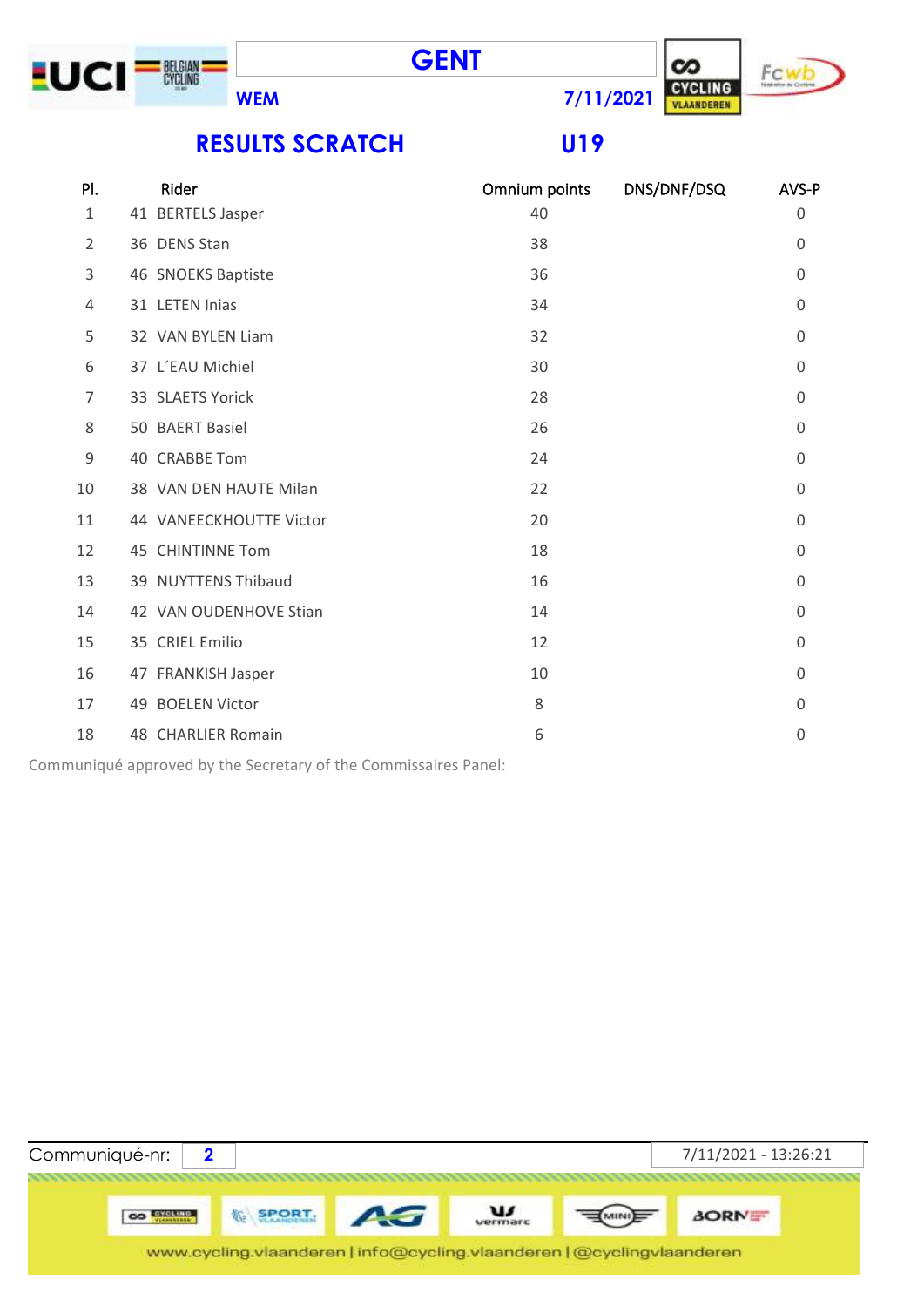





**RESULTS SCRATCH OPEN**

| PI.            | Rider              | Omnium points | DNS/DNF/DSQ | AVS-P    |
|----------------|--------------------|---------------|-------------|----------|
| 1              | 54 SENRAME Arthur  | 40            |             | 0        |
| $\overline{2}$ | 55 PEETOOM Nelson  | 38            |             | 0        |
| 3              | 52 ROGIER Stef     | 36            |             | 0        |
| 4              | 58 SUTTON Joe      | 34            |             | $\Omega$ |
| 5              | 57 NYS Gerald      | 32            |             | 0        |
| 6              | 53 TISON Frederick | 30            |             | $\Omega$ |
| 7              | 59 DE GEETER Brent | 28            |             | $\Omega$ |
| 8              | 56 NEETENS Dylan   | $-14$         |             | 0        |
|                |                    |               |             |          |

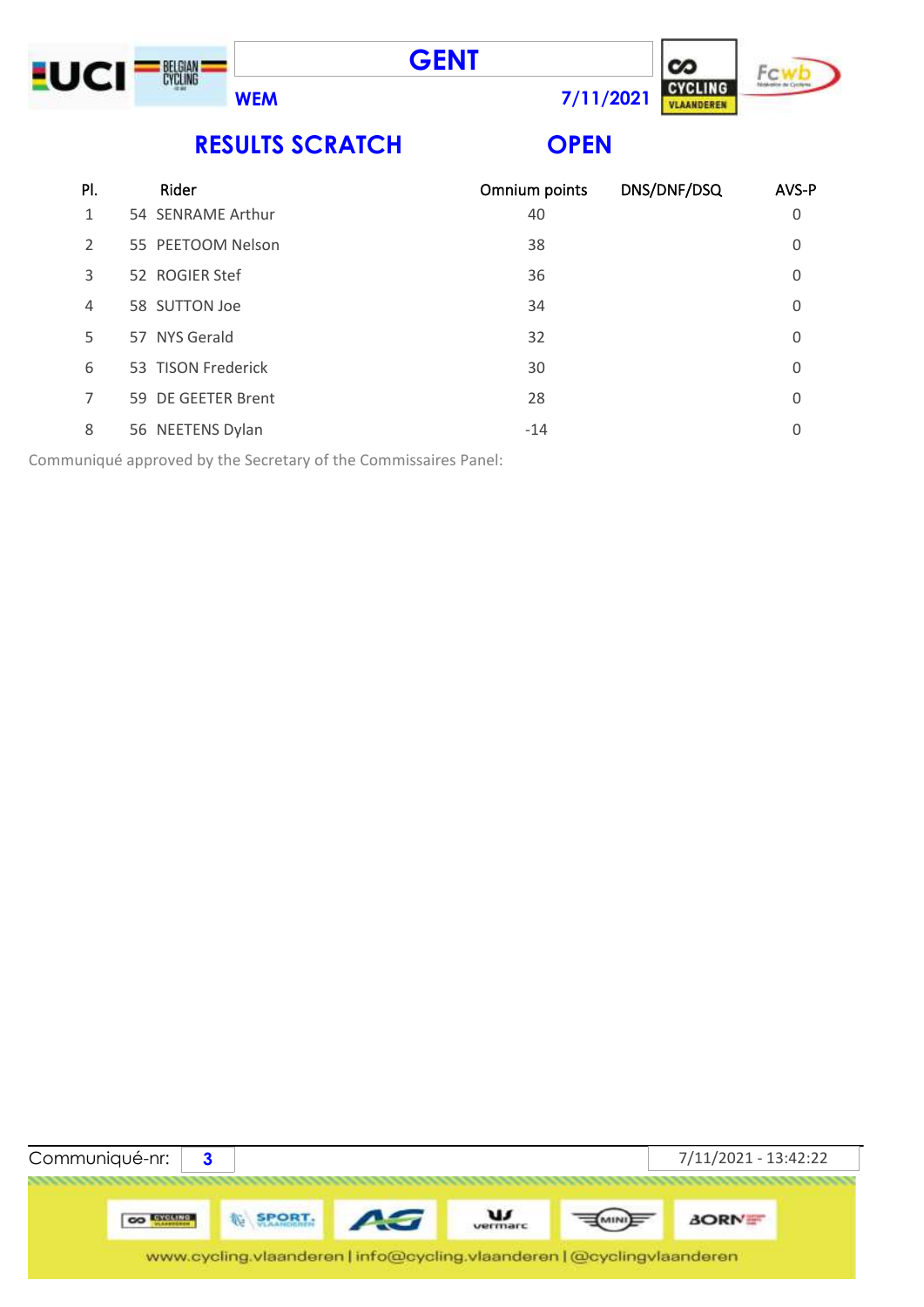







### **RESULTS TEMPORACE U17**

| PI.                     |                | Rider                       | Spr.                                        | FinishO        |             | Lap Points  |                     | Total          | Omn.           | <b>DNS</b>               | Omn.              | AVS P.      |
|-------------------------|----------------|-----------------------------|---------------------------------------------|----------------|-------------|-------------|---------------------|----------------|----------------|--------------------------|-------------------|-------------|
|                         |                |                             | Won                                         | rder           | $+/+$       | $-/-$       | Balance             | <b>Points</b>  | P.             | <b>DNF</b><br><b>DSQ</b> | Points<br>(Place) |             |
| $\mathbf{1}$            | 16             | D'HOOGHE Nicolas            | $\overline{4}$                              | 6              | $\mathbf 0$ | $\Omega$    | $\mathbf 0$         | $\overline{4}$ | 40             |                          | 74(1)             | $\Omega$    |
| $\overline{2}$          | 2              | <b>VAN STRIJTHEM Matijs</b> | 4                                           | 16             | $\Omega$    | $\mathbf 0$ | $\mathbf 0$         | 4              | 38             |                          | 74(2)             | $\Omega$    |
| $\overline{\mathbf{3}}$ | 17             | DE BODE Staf                | $\overline{4}$                              | 19             | $\mathbf 0$ | $\mathbf 0$ | $\mathbf 0$         | 4              | 36             |                          | 50(7)             | $\mathbf 0$ |
| 4                       | 13             | <b>AERNOUTS Nicolas</b>     | $\overline{2}$                              | $\mathbf{1}$   | $\Omega$    | $\mathbf 0$ | $\mathbf 0$         | $\overline{2}$ | 34             |                          | 72(3)             | $\Omega$    |
| 5                       | 3              | <b>VAN DYCK Jarne</b>       | 1                                           | 3              | $\Omega$    | $\Omega$    | $\mathbf 0$         | $\mathbf{1}$   | 32             |                          | 72(4)             | $\Omega$    |
| 6                       | 5              | <b>VAN DAMME Thibaut</b>    | 1                                           | 12             | $\mathbf 0$ | $\mathbf 0$ | $\mathbf 0$         | $\mathbf{1}$   | 30             |                          | 62(5)             | $\Omega$    |
| $\overline{\mathbf{z}}$ | 8              | <b>WEYTS Louis</b>          | 0                                           | $\overline{2}$ | $\Omega$    | $\Omega$    | $\mathbf 0$         | 0              | 28             |                          | 58(6)             | $\Omega$    |
| 8                       | 10             | <b>DE BOCK Aless</b>        | 0                                           | $\overline{4}$ | $\mathbf 0$ | 0           | $\mathbf 0$         | $\Omega$       | 26             |                          | 48 (9)            | $\Omega$    |
| 9                       | 12             | <b>METTEPENNINGEN Arne</b>  | 0                                           | 5              | 0           | 0           | $\mathsf{O}\xspace$ | $\mathbf 0$    | 24             |                          | 48 (10)           | $\Omega$    |
| 10                      | 15             | <b>VERSTRAETE Jenthe</b>    | $\Omega$                                    | $\overline{7}$ | $\Omega$    | $\Omega$    | $\mathbf 0$         | $\Omega$       | 22             |                          | 50(8)             | $\mathbf 0$ |
| 11                      | 14             | <b>PUYPE Bram</b>           | 0                                           | 8              | $\mathbf 0$ | $\Omega$    | $\mathsf{O}\xspace$ | $\mathbf 0$    | 20             |                          | 46 (11)           | $\Omega$    |
| 12                      | 9              | <b>BOSSAER Xander</b>       | 0                                           | 9              | $\Omega$    | $\Omega$    | $\mathbf 0$         | $\Omega$       | 18             |                          | 30(13)            | $\Omega$    |
| 13                      | 21             | <b>LOUAGIE Matti</b>        | $\mathbf 0$                                 | 10             | $\mathbf 0$ | $\mathbf 0$ | $\mathsf{O}\xspace$ | $\mathbf 0$    | 16             |                          | 34(12)            | $\Omega$    |
| 14                      | 20             | <b>VANDERSTEENE Kobe</b>    | 0                                           | 13             | $\Omega$    | $\Omega$    | $\mathbf 0$         | $\Omega$       | 14             |                          | 22(16)            | $\Omega$    |
| 15                      | 22             | <b>DAIX Guillaume</b>       | 0                                           | 14             | $\Omega$    | $\Omega$    | $\mathbf 0$         | $\Omega$       | 12             |                          | 18(17)            | $\Omega$    |
| 16                      | 24             | VAN DE PERRE Harry          | 0                                           | 15             | $\mathbf 0$ | $\mathbf 0$ | $\mathbf 0$         | $\mathbf 0$    | 10             |                          | 26(14)            | $\Omega$    |
| 17                      | 18             | <b>BERTELS Witse</b>        | $\Omega$                                    | 17             | $\Omega$    | $\Omega$    | $\mathbf 0$         | $\Omega$       | 8              |                          | 10(19)            | $\Omega$    |
| 18                      | 19             | <b>VAN DAELE Lex</b>        | 0                                           | 18             | $\mathbf 0$ | $\mathbf 0$ | $\mathbf 0$         | $\Omega$       | 6              |                          | 7(20)             | $\Omega$    |
| 19                      | 6              | <b>DE MOOR Andres</b>       | 0                                           | 20             | $\mathbf 0$ | 0           | $\mathsf{O}\xspace$ | $\Omega$       | 4              |                          | 24(15)            | $\Omega$    |
| 20                      | 11             | <b>EECKHOUT Maarten</b>     | $\Omega$                                    | 22             | $\Omega$    | $\Omega$    | $\mathbf 0$         | $\Omega$       | $\overline{2}$ |                          | 6(21)             | $\Omega$    |
| 21                      | $\overline{7}$ | <b>MANNAERT Kiandro</b>     | $\Omega$                                    | 11             | $\mathbf 0$ | $-20$       | $-20$               | $-20$          | $\mathbf{1}$   |                          | 11(18)            | $\mathbf 0$ |
| 22                      | $\overline{4}$ | <b>COLLARD Ernesto</b>      | $\mathbf 0$                                 | 21             | $\mathbf 0$ | $-20$       | $-20$               | $-20$          | $\mathbf{1}$   |                          | 2(22)             | $\mathbf 0$ |
| 23                      | 23             | <b>SCHELLEMANS Cyril</b>    | $\Omega$                                    | 23             | $\Omega$    | $-20$       | $-20$               | $-20$          | $\mathbf{1}$   |                          | 2(23)             | $\mathbf 0$ |
|                         |                |                             | <b>SPRINTPOINTS (sprintnr - backnumber)</b> |                |             |             |                     |                |                |                          |                   |             |

| 17 | 5 <sub>5</sub> | 17                                               |                                                 | $9 \t3 \t13 \t16$ |  |
|----|----------------|--------------------------------------------------|-------------------------------------------------|-------------------|--|
|    |                | $\begin{array}{c c} 6 & 2 \\ 7 & 17 \end{array}$ | 2 10 13 14 16<br>17 11 5 15 16<br>2 12 16 16 13 |                   |  |
| 17 |                |                                                  |                                                 |                   |  |
|    |                |                                                  |                                                 |                   |  |

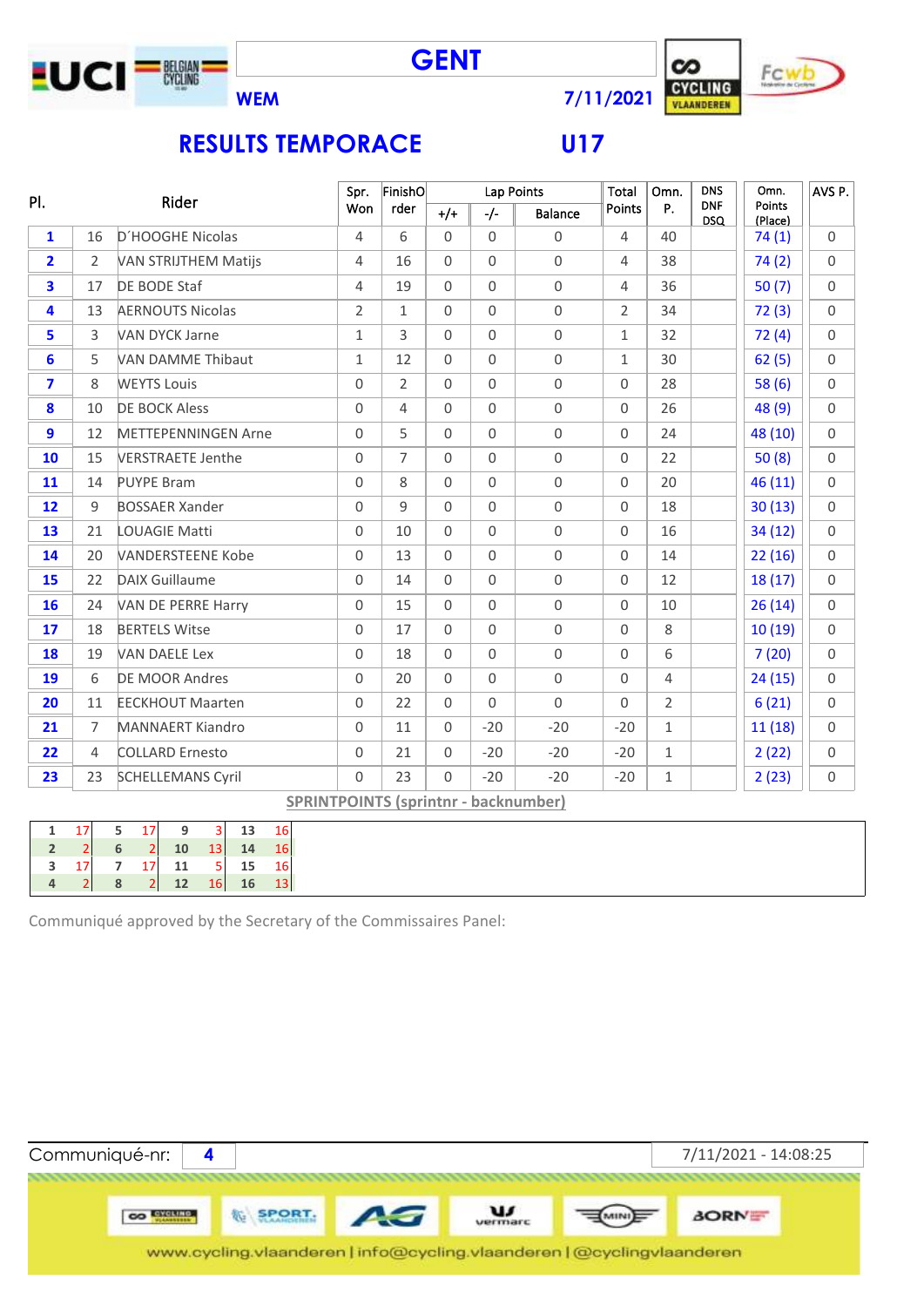







# **RESULTS TEMPORACE U19**

|                         | PI.<br>Rider |                     |                     |                             | Spr.     |          | FinishO  |          |                     | Lap Points | Total          | Omn.                | <b>DNS</b>          | Omn.                                        | AVS P.         |    |                          |                   |                     |
|-------------------------|--------------|---------------------|---------------------|-----------------------------|----------|----------|----------|----------|---------------------|------------|----------------|---------------------|---------------------|---------------------------------------------|----------------|----|--------------------------|-------------------|---------------------|
|                         |              |                     |                     |                             |          |          |          |          | Won                 |            | rder           | $+/+$               | $-/-$               | Balance                                     | <b>Points</b>  | Ρ. | <b>DNF</b><br><b>DSQ</b> | Points<br>(Place) |                     |
| $\mathbf{1}$            | 41           |                     |                     | <b>BERTELS Jasper</b>       |          |          |          |          | 7                   |            | 16             | 20                  | $\mathbf 0$         | 20                                          | 27             | 40 |                          | 80(1)             | $\Omega$            |
| $\overline{2}$          | 38           |                     |                     | VAN DEN HAUTE Milan         |          |          |          |          | 5                   |            | 18             | 20                  | $\mathsf{O}\xspace$ | 20                                          | 25             | 38 |                          | 60(7)             | $\mathbf 0$         |
| $\overline{\mathbf{3}}$ | 33           |                     |                     | <b>SLAETS Yorick</b>        |          |          |          |          | $\overline{4}$      |            | 14             | $\mathsf{O}\xspace$ | $\mathbf 0$         | $\mathbf 0$                                 | $\overline{4}$ | 36 |                          | 64(3)             | $\mathsf{O}\xspace$ |
| 4                       | 37           |                     |                     | L'EAU Michiel               |          |          |          |          | 3                   |            | 5              | $\Omega$            | $\Omega$            | $\mathbf 0$                                 | 3              | 34 |                          | 64(4)             | $\Omega$            |
| 5                       | 31           |                     | <b>LETEN Inias</b>  |                             |          |          |          |          | $\overline{2}$      |            | $\mathbf{1}$   | $\mathsf 0$         | $\mathsf{O}\xspace$ | $\mathsf{O}\xspace$                         | $\overline{2}$ | 32 |                          | 66(2)             | $\mathbf 0$         |
| 6                       | 40           |                     |                     | <b>CRABBE Tom</b>           |          |          |          |          | $\overline{2}$      |            | 17             | $\mathsf 0$         | $\mathsf{O}\xspace$ | $\mathbf 0$                                 | $\overline{2}$ | 30 |                          | 54(9)             | $\mathbf 0$         |
| $\overline{\mathbf{z}}$ | 32           |                     |                     | <b>VAN BYLEN Liam</b>       |          |          |          |          | $\mathbf{1}$        |            | $\overline{2}$ | $\mathbf 0$         | $\overline{0}$      | $\mathsf{O}\xspace$                         | $\mathbf{1}$   | 28 |                          | 60(8)             | $\mathbf 0$         |
| 8                       | 46           |                     |                     | <b>SNOEKS Baptiste</b>      |          |          |          |          | $\mathbf 1$         |            | 3              | $\mathbf 0$         | $\mathsf{O}\xspace$ | $\mathsf{O}\xspace$                         | $\mathbf{1}$   | 26 |                          | 62(5)             | $\mathsf{O}\xspace$ |
| 9                       | 36           |                     | <b>DENS Stan</b>    |                             |          |          |          |          | $\mathbf{1}$        |            | 6              | $\mathbf 0$         | $\mathsf{O}\xspace$ | $\mathsf{O}\xspace$                         | $\mathbf{1}$   | 24 |                          | 62(6)             | $\mathsf{O}\xspace$ |
| 10                      | 50           |                     |                     | <b>BAERT Basiel</b>         |          |          |          |          | 0                   |            | $\overline{7}$ | $\mathbf 0$         | $\mathbf 0$         | $\mathbf 0$                                 | 0              | 22 |                          | 48 (10)           | $\mathsf{O}\xspace$ |
| 11                      | 45           |                     |                     | <b>CHINTINNE Tom</b>        |          |          |          |          | 0                   |            | 8              | $\mathbf 0$         | $\mathbf 0$         | $\mathbf 0$                                 | $\Omega$       | 20 |                          | 38 (11)           | $\Omega$            |
| 12                      | 44           |                     |                     | <b>VANEECKHOUTTE Victor</b> |          |          |          |          | 0                   |            | 9              | $\mathsf 0$         | $\mathsf{O}\xspace$ | $\mathsf{O}\xspace$                         | 0              | 18 |                          | 38 (12)           | $\mathsf{O}\xspace$ |
| 13                      | 39           |                     |                     | <b>NUYTTENS Thibaud</b>     |          |          |          |          | $\mathsf{O}\xspace$ |            | 10             | $\mathbf 0$         | $\mathbf 0$         | $\mathbf 0$                                 | 0              | 16 |                          | 32(13)            | $\mathbf 0$         |
| 14                      | 35           |                     | <b>CRIEL Emilio</b> |                             |          |          |          |          | $\mathbf 0$         |            | 11             | $\Omega$            | $\Omega$            | $\mathbf 0$                                 | $\Omega$       | 14 |                          | 26(14)            | $\Omega$            |
| 15                      | 49           |                     |                     | <b>BOELEN Victor</b>        |          |          |          |          | 0                   |            | 12             | $\Omega$            | $\mathbf 0$         | $\mathbf 0$                                 | $\mathbf 0$    | 12 |                          | 20(16)            | $\Omega$            |
| 16                      | 42           |                     |                     | <b>VAN OUDENHOVE Stian</b>  |          |          |          |          | $\mathsf{O}\xspace$ |            | 13             | $\mathsf{O}\xspace$ | $\mathsf{O}\xspace$ | $\mathsf{O}\xspace$                         | 0              | 10 |                          | 24(15)            | $\mathsf{O}\xspace$ |
| 17                      | 47           |                     |                     | <b>FRANKISH Jasper</b>      |          |          |          |          | $\mathsf{O}\xspace$ |            | 15             | $\mathsf{O}\xspace$ | $\mathsf{O}\xspace$ | $\mathbf 0$                                 | $\Omega$       | 8  |                          | 18(17)            | $\mathsf{O}\xspace$ |
| 18                      | 48           |                     |                     | <b>CHARLIER Romain</b>      |          |          |          |          | $\overline{0}$      |            | $\overline{4}$ | $\mathbf 0$         | $-40$               | $-40$                                       | $-40$          | 6  |                          | 12(18)            | $\mathsf{O}\xspace$ |
|                         |              |                     |                     |                             |          |          |          |          |                     |            |                |                     |                     | <b>SPRINTPOINTS (sprintnr - backnumber)</b> |                |    |                          |                   |                     |
| $\mathbf 1$             | 40           | 5                   | 33                  | $9\,$                       | 38       | 13       | 38       | 17       | 38                  | 21         | 36             | 25                  | 46                  |                                             |                |    |                          |                   |                     |
| $\overline{2}$          | 40           | $\boldsymbol{6}$    | 41                  | 10                          | 41       | 14       | 41       | 18       | 37                  | 22         | 33             | 26                  | 31                  |                                             |                |    |                          |                   |                     |
|                         |              |                     |                     |                             |          |          |          |          |                     |            |                |                     |                     |                                             |                |    |                          |                   |                     |
| 3<br>4                  | 33<br>33     | $\overline{7}$<br>8 | 41<br>41            | 11<br>12                    | 38<br>41 | 15<br>16 | 38<br>41 | 19<br>20 | 37<br>37            | 23<br>24   | 31<br>32       |                     |                     |                                             |                |    |                          |                   |                     |

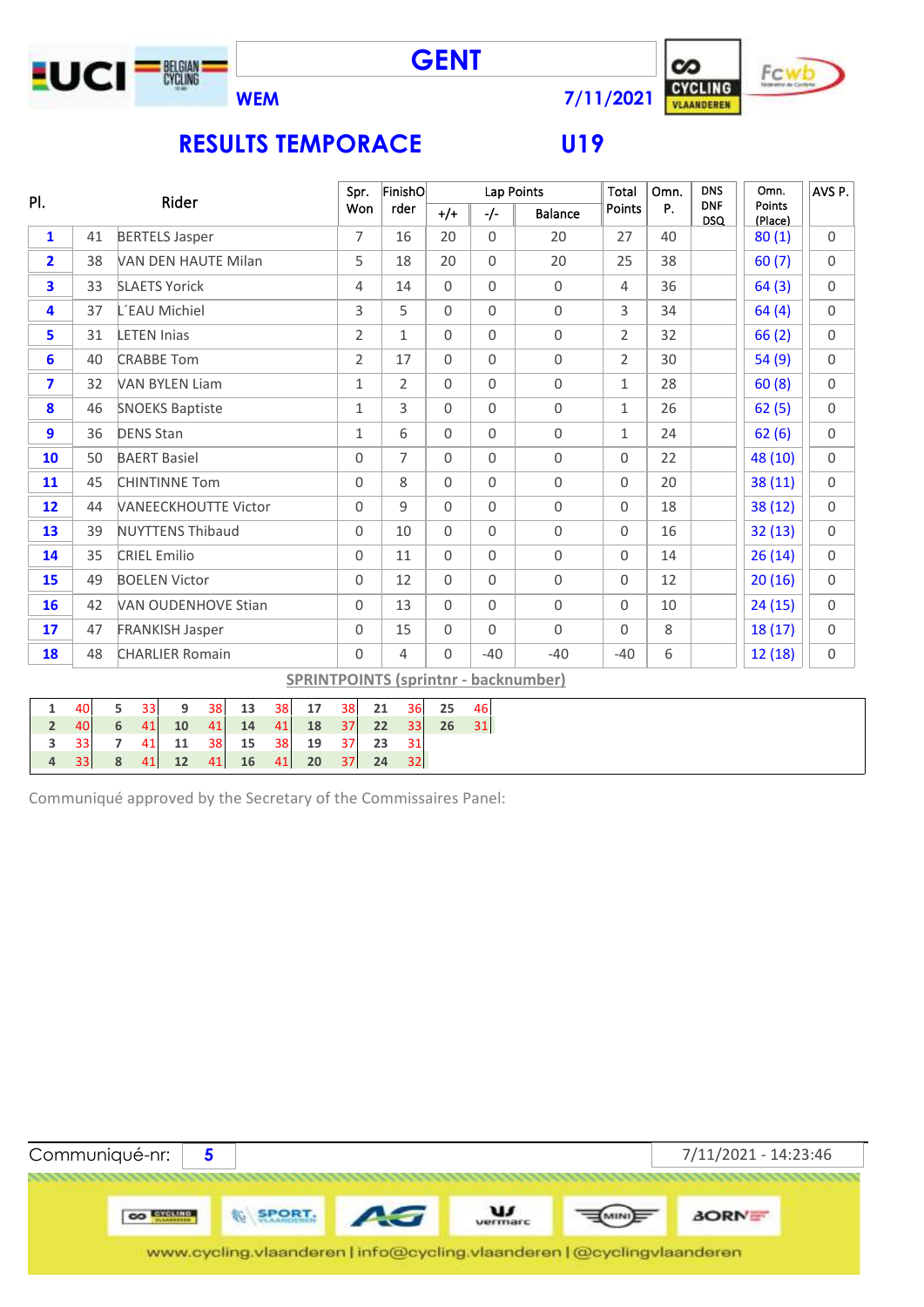





## **RESULTS TEMPORACE OPEN**

|                         | PI.<br>Rider |   |                   |                        |    |    |    | Spr. |              | FinishO |              |              | Lap Points | <b>Total</b>                                | Omn.          | <b>DNS</b> | Omn.                     | AVS P.            |             |
|-------------------------|--------------|---|-------------------|------------------------|----|----|----|------|--------------|---------|--------------|--------------|------------|---------------------------------------------|---------------|------------|--------------------------|-------------------|-------------|
|                         |              |   |                   |                        |    |    |    |      | Won          |         | rder         | $+/-$        | $-/-$      | <b>Balance</b>                              | <b>Points</b> | Р.         | <b>DNF</b><br><b>DSQ</b> | Points<br>(Place) |             |
| $\mathbf{1}$            | 54           |   |                   | <b>SENRAME Arthur</b>  |    |    |    |      | 10           |         | $\mathbf{1}$ | $\Omega$     | $\Omega$   | $\Omega$                                    | 10            | 40         |                          | 80(1)             | 0           |
| $\mathbf{2}$            | 55           |   |                   | <b>PEETOOM Nelson</b>  |    |    |    |      | 8            |         | 2            | $\mathbf{0}$ | $\Omega$   | 0                                           | 8             | 38         |                          | 76(2)             | 0           |
| 3                       | 52           |   |                   | <b>ROGIER Stef</b>     |    |    |    |      | 3            |         | 3            | $\Omega$     | $\Omega$   | $\Omega$                                    | 3             | 36         |                          | 72(3)             | $\mathbf 0$ |
| 4                       | 57           |   | <b>NYS Gerald</b> |                        |    |    |    |      | 3            |         | 5            | $\Omega$     | $\Omega$   | $\Omega$                                    | 3             | 34         |                          | 66(4)             | 0           |
| 5                       | 58           |   | <b>SUTTON Joe</b> |                        |    |    |    |      | $\mathbf{1}$ |         | 4            | $\mathbf{0}$ | $\Omega$   | 0                                           | $\mathbf{1}$  | 32         |                          | 66(5)             | 0           |
| 6                       | 59           |   |                   | <b>DE GEETER Brent</b> |    |    |    |      | $\mathbf{1}$ |         | 6            | $\Omega$     | $\Omega$   | 0                                           | $\mathbf{1}$  | 30         |                          | 58(6)             | 0           |
| $\overline{\mathbf{z}}$ | 53           |   |                   | <b>TISON Frederick</b> |    |    |    |      | $\Omega$     |         | 7            | $\Omega$     | $\Omega$   | 0                                           | $\Omega$      | $-12$      | <b>DNF</b>               | 18(7)             | 0           |
| $\boldsymbol{8}$        | 56           |   |                   | <b>NEETENS Dylan</b>   |    |    |    |      | $\Omega$     |         | 8            | $\Omega$     | $\Omega$   | 0                                           | 0             | $-14$      | <b>DNF</b>               | $-28(8)$          | 0           |
|                         |              |   |                   |                        |    |    |    |      |              |         |              |              |            | <b>SPRINTPOINTS (sprintnr - backnumber)</b> |               |            |                          |                   |             |
| $\mathbf{1}$            | 57           | 5 | 55                | 9                      | 59 | 13 | 54 | 17   | 55           | 21      | 55           | 25           | 55         |                                             |               |            |                          |                   |             |
| $\overline{2}$          | 54           | 6 | 54                | 10                     | 54 | 14 | 52 | 18   | 58           | 22      | 52           | 26           | 54         |                                             |               |            |                          |                   |             |
| 3                       | 55           | 7 | 57                | 11                     | 52 | 15 | 54 | 19   | 54           | 23      | 54           |              |            |                                             |               |            |                          |                   |             |
| 4                       | 54           | 8 | 55                | 12                     | 55 | 16 | 57 | 20   | 54           | 24      | 55           |              |            |                                             |               |            |                          |                   |             |

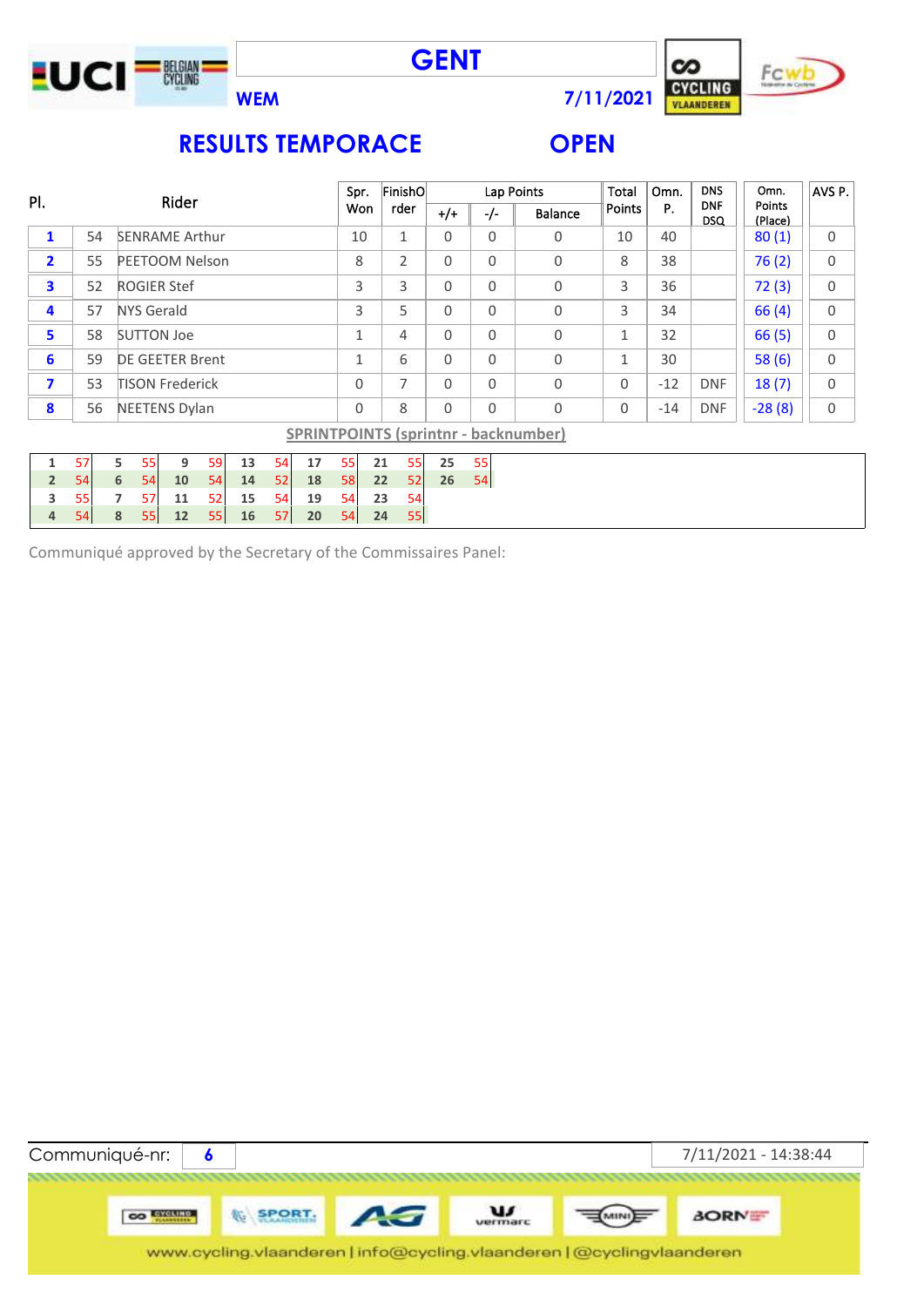

## **RESULTS POINTSRACE/OMNIUM U17**

|                |                |                             | Spr.           | FinishO        |             | Lap Points     |                | Total          | Omn.  | <b>DNS</b>               | <b>AVS</b>     |
|----------------|----------------|-----------------------------|----------------|----------------|-------------|----------------|----------------|----------------|-------|--------------------------|----------------|
| PI.            |                | Rider                       | Point          | rder           | $+/-$       | $-/-$          | <b>Balance</b> | Points         | P.    | <b>DNF</b><br><b>DSQ</b> | Points         |
| 1              | 13             | <b>AERNOUTS Nicolas</b>     | 5              | 4              | $\Omega$    | $\Omega$       | $\Omega$       | 5              | 77    |                          | $\mathbf 0$    |
| $\overline{2}$ | 3              | VAN DYCK Jarne              | 5              | $\overline{7}$ | $\Omega$    | $\Omega$       | $\Omega$       | 5              | 77    |                          | $\Omega$       |
| $\mathsf{3}$   | 16             | D'HOOGHE Nicolas            | $\mathbf{1}$   | 8              | $\Omega$    | $\Omega$       | $\mathbf 0$    | $\mathbf{1}$   | 75    |                          | $\mathbf 0$    |
| $\overline{4}$ | 15             | <b>VERSTRAETE Jenthe</b>    | 5              | 15             | 20          | $\Omega$       | 20             | 25             | 75    |                          | $\mathbf 0$    |
| 5              | $\overline{2}$ | <b>VAN STRIJTHEM Matijs</b> | $\Omega$       | 12             | $\Omega$    | $\overline{0}$ | $\mathbf 0$    | $\mathbf 0$    | 74    |                          | $\mathbf 0$    |
| 6              | 5              | <b>VAN DAMME Thibaut</b>    | $\overline{2}$ | 10             | $\mathbf 0$ | $\Omega$       | $\mathbf 0$    | $\overline{2}$ | 64    |                          | $\mathbf 0$    |
| $\overline{7}$ | 8              | <b>WEYTS Louis</b>          | $\mathbf{1}$   | 6              | $\Omega$    | $\Omega$       | $\mathbf 0$    | $\mathbf 1$    | 59    |                          | $\mathbf 0$    |
| 8              | 10             | <b>DE BOCK Aless</b>        | 5              | 5              | $\Omega$    | $\Omega$       | $\mathbf 0$    | 5              | 53    |                          | $\mathbf 0$    |
| $\overline{9}$ | 17             | DE BODE Staf                | $\Omega$       | 9              | $\Omega$    | $\Omega$       | $\mathbf 0$    | $\Omega$       | 50    |                          | $\Omega$       |
| 10             | 12             | <b>METTEPENNINGEN Arne</b>  | $\overline{2}$ | 14             | $\Omega$    | $\Omega$       | $\mathbf 0$    | $\overline{2}$ | 50    |                          | $\mathbf 0$    |
| 11             | 24             | VAN DE PERRE Harry          | 3              | 11             | 20          | $\Omega$       | 20             | 23             | 49    |                          | $\mathbf 0$    |
| 12             | 9              | <b>BOSSAER Xander</b>       | 8              | $\overline{2}$ | $\Omega$    | 0              | $\mathbf 0$    | 8              | 38    |                          | $\mathbf 0$    |
| 13             | 21             | <b>LOUAGIE Matti</b>        | $\overline{4}$ | 3              | $\Omega$    | $\Omega$       | $\Omega$       | $\overline{4}$ | 38    |                          | $\mathbf 0$    |
| 14             | 6              | <b>DE MOOR Andres</b>       | $\Omega$       | 13             | $\Omega$    | $\Omega$       | $\mathbf 0$    | $\Omega$       | 24    |                          | $\overline{0}$ |
| 15             | 20             | <b>VANDERSTEENE Kobe</b>    | $\Omega$       | 20             | $\Omega$    | $\Omega$       | $\mathbf 0$    | $\Omega$       | 22    |                          | $\mathbf 0$    |
| 16             | 19             | <b>VAN DAELE Lex</b>        | 11             | $\mathbf{1}$   | $\Omega$    | $\Omega$       | $\mathbf 0$    | 11             | 18    |                          | $\mathbf 0$    |
| 17             | 22             | <b>DAIX Guillaume</b>       | $\Omega$       | 16             | $\Omega$    | $\Omega$       | $\mathbf 0$    | $\Omega$       | 18    |                          | $\mathbf 0$    |
| 18             | 18             | <b>BERTELS Witse</b>        | $\Omega$       | 17             | $\Omega$    | $\Omega$       | $\mathbf 0$    | $\mathbf 0$    | 10    |                          | $\mathbf 0$    |
| 19             | 11             | <b>EECKHOUT Maarten</b>     | $\Omega$       | 19             | $\Omega$    | $\Omega$       | $\mathbf 0$    | $\Omega$       | 6     |                          | $\mathbf 0$    |
| 20             | $\overline{7}$ | <b>MANNAERT Kiandro</b>     | $\mathbf 0$    | 22             | $\Omega$    | $-20$          | $-20$          | $-20$          | $-9$  |                          | $\mathbf 0$    |
| 21             | 23             | <b>SCHELLEMANS Cyril</b>    | $\Omega$       | 18             | $\Omega$    | $-20$          | $-20$          | $-20$          | $-18$ |                          | $\mathbf 0$    |
| 22             | 4              | <b>COLLARD Ernesto</b>      | 0              | 21             | $\mathbf 0$ | $-60$          | $-60$          | $-60$          | $-58$ |                          | $\mathbf 0$    |
|                |                |                             | Spr.           | FinishO        |             | Lap Points     |                | Total          | Omn.  | <b>DNS</b>               | <b>AVS</b>     |
| PI.            |                | Rider                       | Doint.         | <b>Edor</b>    |             |                |                | <b>Dointe</b>  | D.    | <b>DNF</b>               | Dointe.        |

| PI. | Rider      | Spr.  | FinishO |     | Lap Points     | Total         | Omn. | <b>DNS</b>               | <b>AVS</b> |
|-----|------------|-------|---------|-----|----------------|---------------|------|--------------------------|------------|
|     |            | Point | rder    | -1- | <b>Balance</b> | <b>Points</b> |      | <b>DNF</b><br><b>DSQ</b> | Points     |
|     | 14<br>Bram |       | --      |     |                |               | 49   | <b>DNF</b>               |            |

**SPRINTPOINTS (sprintnr - backnumber - points)**

|                | з  | 5              | 3 | 15 | 5  |  |
|----------------|----|----------------|---|----|----|--|
| 1              | 14 | 3              | 3 | 24 |    |  |
| 1              | 12 | 2              | 3 | ٩  | 2  |  |
| $\mathbf{1}$   | 16 | 1              | 3 | 19 |    |  |
| 2              | 10 | 5 <sup>5</sup> | 4 | 19 | 10 |  |
| $\overline{2}$ | 13 | 3              | 4 | q  | 6  |  |
| $\overline{2}$ | 5  | 2              | 4 | 21 | 4  |  |
| $\overline{2}$ | 8  | 1              | 4 | 13 | 2  |  |

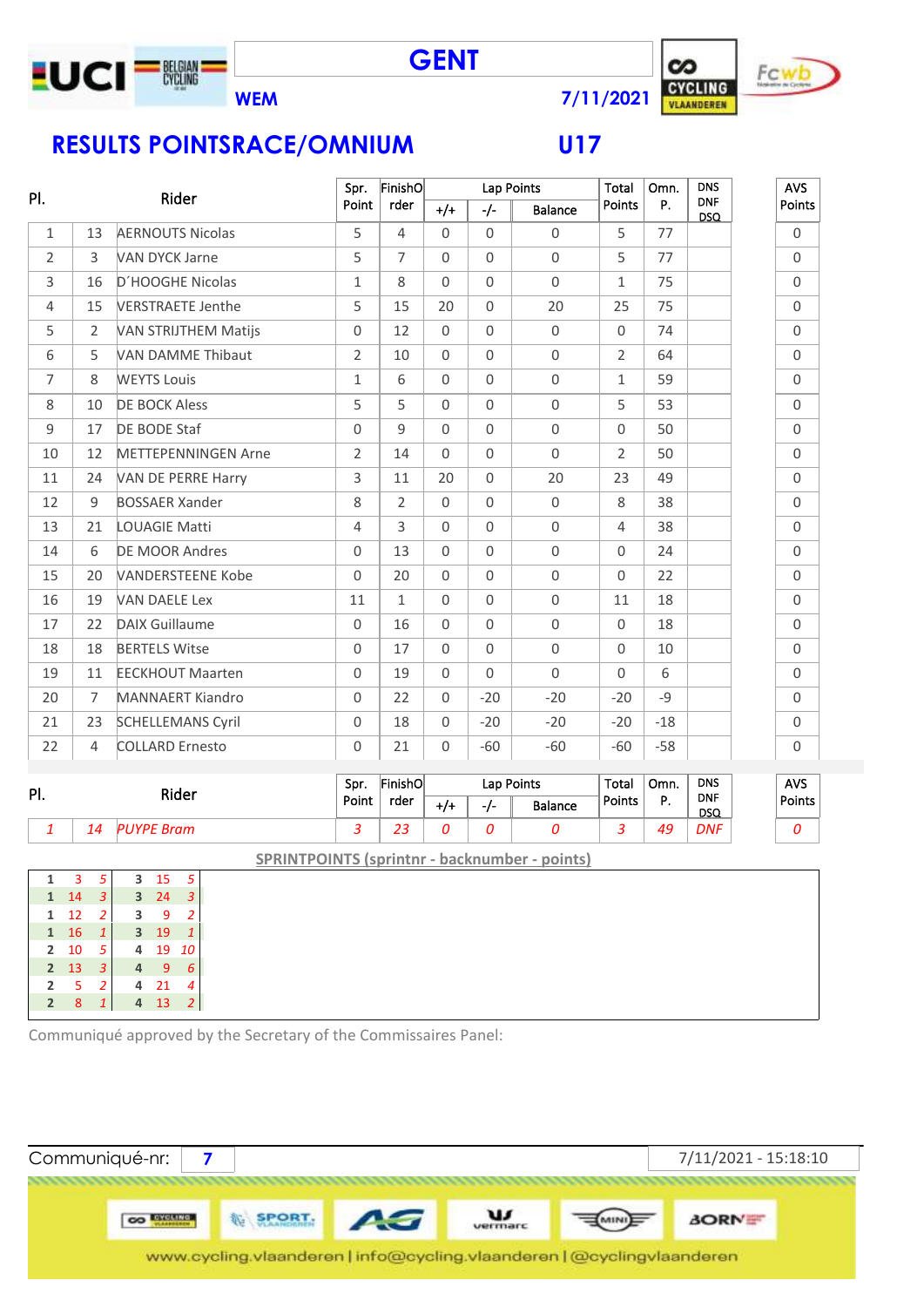

**GENT**



# **RESULTS POINTSRACE/OMNIUM U19**

| PI. |    | Rider                       | Spr.           | FinishO        |          |          | Lap Points | <b>Total</b>   | Omn. | <b>DNS</b>               | <b>AVS</b>          |
|-----|----|-----------------------------|----------------|----------------|----------|----------|------------|----------------|------|--------------------------|---------------------|
|     |    |                             | Point          | rder           | $^{+/+}$ | $-/-$    | Balance    | Points         | P.   | <b>DNF</b><br><b>DSQ</b> | Points              |
| 1   | 41 | <b>BERTELS Jasper</b>       | 20             | $\mathbf{1}$   | 20       | $\Omega$ | 20         | 40             | 120  |                          | $\mathbf 0$         |
| 2   | 38 | VAN DEN HAUTE Milan         | 6              | 10             | 20       | $\Omega$ | 20         | 26             | 86   |                          | $\mathbf 0$         |
| 3   | 31 | <b>LETEN Inias</b>          | 15             | $\overline{2}$ | $\Omega$ | $\Omega$ | $\Omega$   | 15             | 81   |                          | $\mathbf 0$         |
| 4   | 37 | L'EAU Michiel               | 9              | 4              | $\Omega$ | $\Omega$ | $\Omega$   | $\mathbf{q}$   | 73   |                          | $\mathbf 0$         |
| 5   | 33 | <b>SLAETS Yorick</b>        | 6              | 9              | $\Omega$ | $\Omega$ | $\Omega$   | 6              | 70   |                          | $\mathbf 0$         |
| 6   | 46 | <b>SNOEKS Baptiste</b>      | 4              | 3              | $\Omega$ | $\Omega$ | $\Omega$   | 4              | 66   |                          | $\mathsf{O}\xspace$ |
| 7   | 36 | <b>DENS Stan</b>            | 4              | 6              | $\Omega$ | $\Omega$ | $\Omega$   | 4              | 66   |                          | $\Omega$            |
| 8   | 32 | <b>VAN BYLEN Liam</b>       | $\Omega$       | 8              | $\Omega$ | $\Omega$ | $\Omega$   | $\Omega$       | 60   |                          | $\mathbf 0$         |
| 9   | 40 | <b>CRABBE Tom</b>           | 5              | 5              | $\Omega$ | $\Omega$ | $\Omega$   | 5              | 59   |                          | $\Omega$            |
| 10  | 50 | <b>BAERT Basiel</b>         | $\overline{2}$ | 12             | $\Omega$ | $\Omega$ | $\Omega$   | $\overline{2}$ | 50   |                          | $\mathsf{O}\xspace$ |
| 11  | 44 | <b>VANEECKHOUTTE Victor</b> | 6              | 15             | $\Omega$ | $\Omega$ | $\Omega$   | 6              | 44   |                          | $\mathbf 0$         |
| 12  | 39 | <b>NUYTTENS Thibaud</b>     | $\Omega$       | 14             | $\Omega$ | $\Omega$ | $\Omega$   | $\Omega$       | 32   |                          | $\mathbf 0$         |
| 13  | 42 | <b>VAN OUDENHOVE Stian</b>  | $\Omega$       | $\overline{7}$ | $\Omega$ | $\Omega$ | $\Omega$   | $\Omega$       | 24   |                          | $\mathsf{O}\xspace$ |
| 14  | 49 | <b>BOELEN Victor</b>        | $\Omega$       | 11             | $\Omega$ | $\Omega$ | $\Omega$   | $\Omega$       | 20   |                          | $\Omega$            |
| 15  | 47 | <b>FRANKISH Jasper</b>      | $\Omega$       | 13             | $\Omega$ | $\Omega$ | $\Omega$   | $\Omega$       | 18   |                          | $\mathsf{O}\xspace$ |
| 16  | 45 | <b>CHINTINNE Tom</b>        | 0              | 16             | $\Omega$ | $-20$    | $-20$      | $-20$          | 18   |                          | 0                   |
|     |    |                             |                |                |          |          |            |                |      |                          |                     |

| PI. |    | Rider               | Sor.  | FinishO |     |       | Lap Points     | Total  | Omn. | <b>DNS</b>               | <b>AVS</b> |
|-----|----|---------------------|-------|---------|-----|-------|----------------|--------|------|--------------------------|------------|
|     |    |                     | Point | rder    | +/+ | $-I-$ | <b>Balance</b> | Points | D    | <b>DNF</b><br><b>DSQ</b> | Points     |
|     | 35 | <b>CRIEL Emilio</b> |       |         |     |       |                |        | 26   | <b>DNF</b>               |            |
|     | 48 | CHARLIER Romain     |       |         |     |       |                |        | 12   |                          |            |

**SPRINTPOINTS (sprintnr - backnumber - points)**

|    |                                                                                            |                                                                |     | 3                                                 |                                  |      | $\overline{\phantom{a}}$ 3                                                                |
|----|--------------------------------------------------------------------------------------------|----------------------------------------------------------------|-----|---------------------------------------------------|----------------------------------|------|-------------------------------------------------------------------------------------------|
| 31 |                                                                                            |                                                                |     |                                                   |                                  |      |                                                                                           |
|    | $\mathbf{1}$                                                                               |                                                                |     | $\mathbf{1}$                                      |                                  |      |                                                                                           |
|    | -5                                                                                         | 4                                                              |     | -5                                                |                                  |      |                                                                                           |
|    | 3                                                                                          | $\overline{4}$                                                 | 36  | 3                                                 |                                  | 31   | 6                                                                                         |
|    | 2                                                                                          | 4                                                              | 37  | <sup>2</sup>                                      |                                  | 46 4 |                                                                                           |
|    | $\mathbf{1}$                                                                               | 4                                                              | -50 | $\mathbf{1}$                                      |                                  | 37   | 2                                                                                         |
|    | 1 37<br>$\mathbf{1}$<br>1 50<br>$2 \quad 40$<br>2 <sub>33</sub><br>2 31<br>2 <sup>36</sup> | 1 44 5<br>$\overline{\phantom{a}}$<br>$\overline{\phantom{a}}$ |     | 3 <sup>38</sup><br>3 37<br>3 <sup>3</sup><br>- 31 | $3 \t 41 \t 5$<br>$\overline{2}$ |      | $5\quad 41\quad 5$<br>5 <sup>38</sup><br>$5 \t33 \t2$<br>5 44 1<br>6 41 10<br>6<br>6<br>6 |